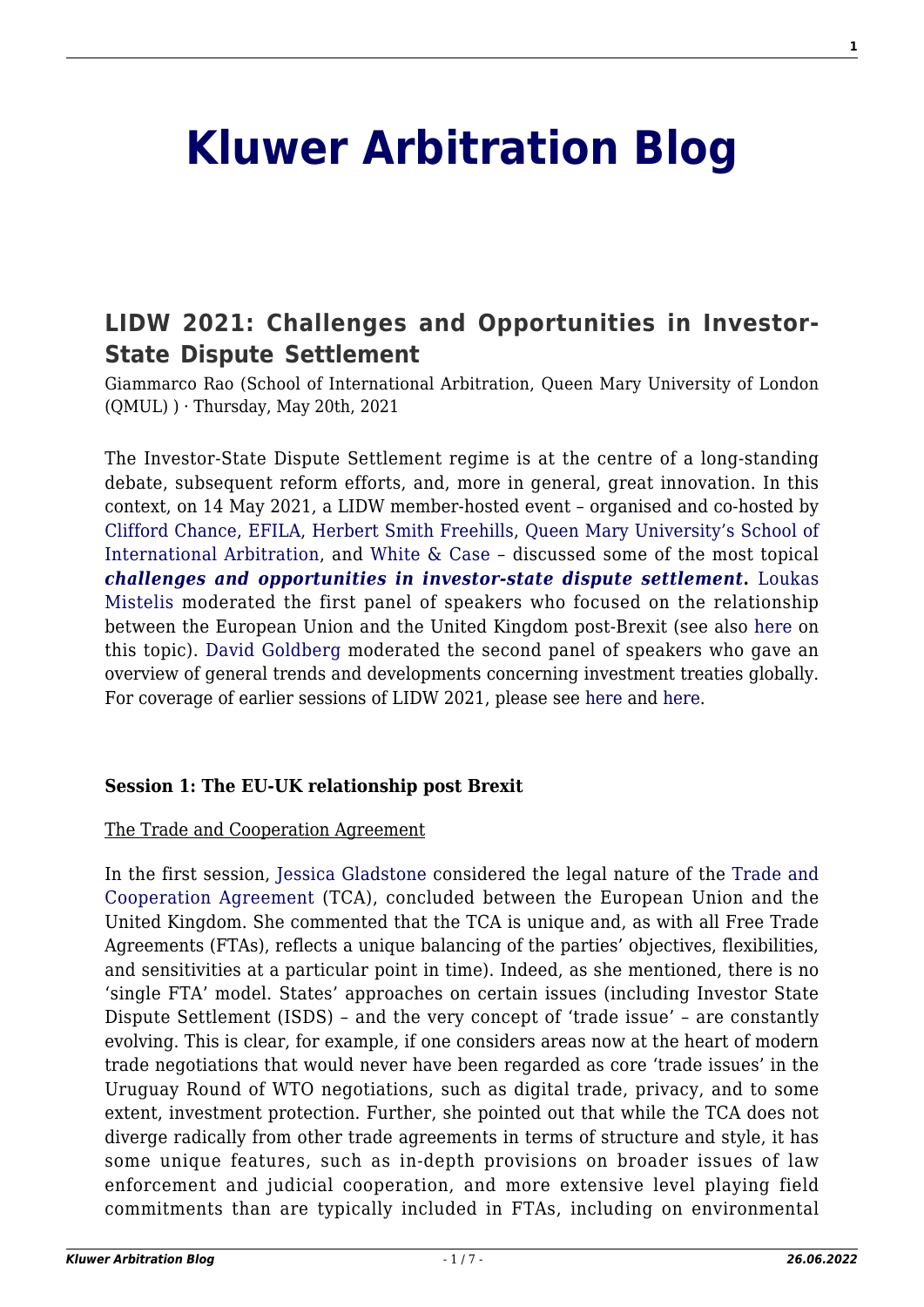protection. Concerning the absence of ISDS provisions in the TCA, she commented that this is not surprising for many different reasons. Amongst others, she mentioned, for example, the European Union's insistence that an investment court system should deal with investment protection matters, and the practical issue of timing, given the delays and risks associated with domestic constitutional ratification processes. As to the investment protection standards included in the TCA, she noted that these tend to focus on market access rather than traditional investment protection standards.

UK-EU Bilateral Investment Treaties.

[Crina Baltag](https://www.su.se/english/profiles/crba2922-1.478903) then evaluated the fate of bilateral investment treaties (BITs) concluded between the United Kingdom and Member States of the European Union (UK-EU BITs). In doing so, she pointed out that there is no reference to them in the TCA, although it contains references to other bilateral instruments. For example, amongst others, she referred to Article FINPROV.2 – on the relationship between the TCA with other agreements – which provides that:

*this Agreement and any supplementing agreement apply without prejudice to any earlier bilateral agreement between the United Kingdom of the one part and the Union and the European Atomic Energy Community of the other part. The Parties reaffirm their obligations to implement any such Agreement*.

Furthermore, she touched upon the topic of termination of intra-EU BITs, and in particular, she made reference [to the October 2020 infringement proceedings](https://ec.europa.eu/commission/presscorner/detail/en/inf_20_1687) started by the European Commission against the UK, where the former stated that

*without a satisfactory response from the United Kingdom within the next two months, the Commission may decide to refer the case to the Court of Justice of the European Union.*

Commenting further on this point, she considered whether the TCA is the "satisfactory response" that the European Commission requested. Finally, she reflected on whether – provided that they are still applicable – we could consider the UK-EU BITs as extra-EU BITs. Finally, she touched upon the future of the Energy Charter Treaty (ECT). Indeed, while it has not been affected by [Achmea judgment](https://curia.europa.eu/juris/liste.jsf?num=C-284/16), modernisation process has started. Further, one must also keep an eye on Court of Justice of the European Union (CJEU) further developments on this matter, with a view of the Advocate General opinions in *[Republic of Moldova v Komstroy](https://eur-lex.europa.eu/legal-content/EN/TXT/?uri=CELEX%3A62019CN0741)* and *[Joined Cases C‑798/18 and](https://curia.europa.eu/juris/document/document.jsf;jsessionid=441CE15E0C8D161B9CD588802B083C25?text=&docid=233043&pageIndex=0&doclang=en&mode=lst&dir=&occ=first&part=1&cid=3240030) [C‑799/1](https://curia.europa.eu/juris/document/document.jsf;jsessionid=441CE15E0C8D161B9CD588802B083C25?text=&docid=233043&pageIndex=0&doclang=en&mode=lst&dir=&occ=first&part=1&cid=3240030)* (but not developed further in the [Judgment](https://curia.europa.eu/juris/document/document.jsf;jsessionid=441CE15E0C8D161B9CD588802B083C25?text=&docid=239885&pageIndex=0&doclang=EN&mode=lst&dir=&occ=first&part=1&cid=3240030) of 15 April 2021). In this regard, she noted that it is likely that companies in the energy field may look to structure their investments through the United Kingdom to get access to the European Union.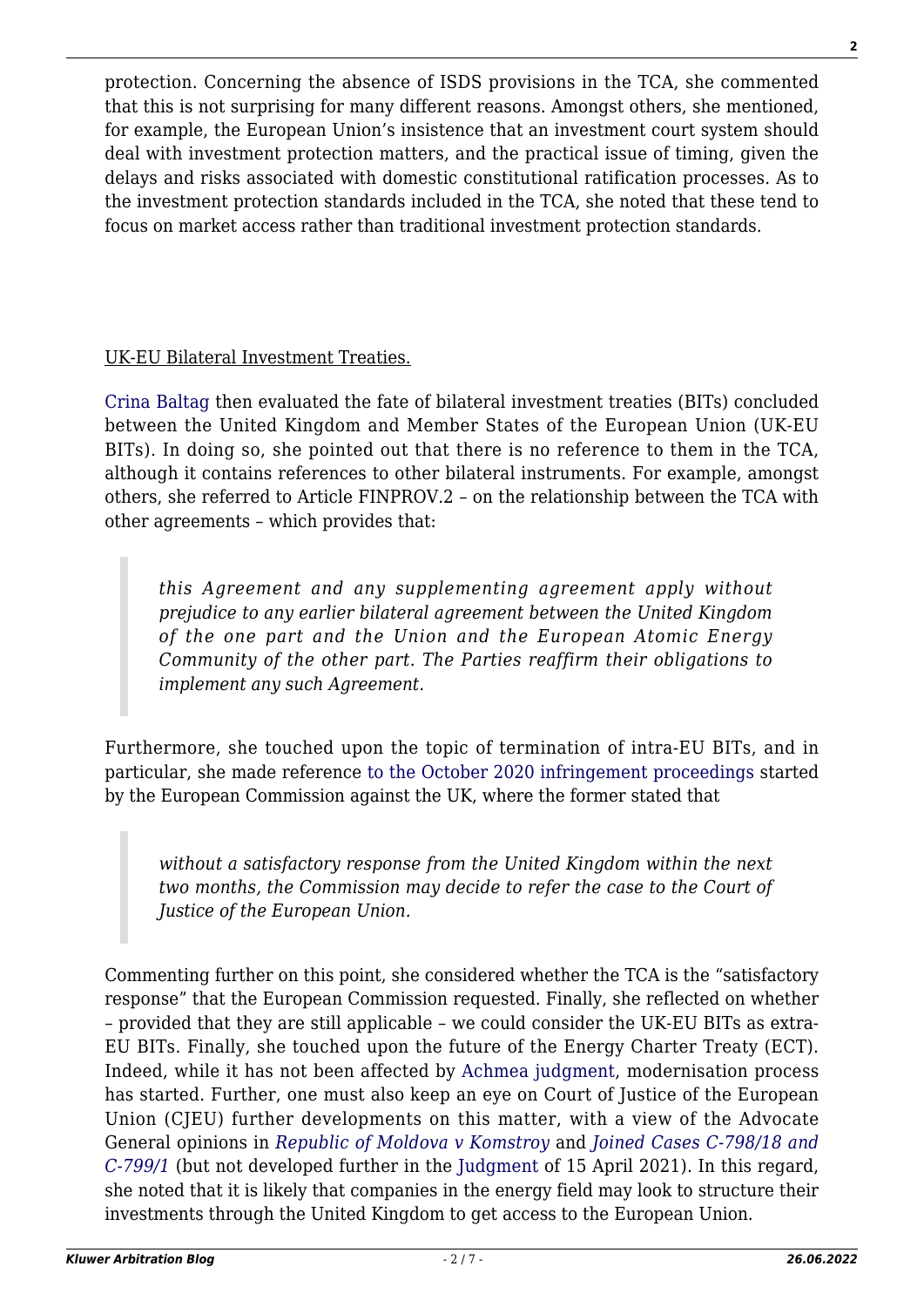[Nikos Lavranos](https://www.nl-investmentconsulting.com/about-nikos-lavranos/) pointed out that the TCA contains a specific sustainable development chapter, covering labour and the environment, including specific provisions concerning climate change; and how to reach the targets established by the Paris Agreement. Indeed, the TCA reaffirms the EU/UK's joint ambition to achieve economywide climate neutrality by 2050. In his view, this agreement is arguably the first FTA providing such a specific connection between trade, investment and environmental/climate aspects. However, he noted that in terms of dispute settlement provisions, the TCA might create some problems. For instance, it contains three different types of enforcement and dispute settlement tools and bodies. This proliferation increases the risk of fragmentation and potentially conflicting outcomes. In addition, not giving private parties – businesses and NGOs – the right to challenge a party's non-compliance with their obligations is unfortunate. Finally, he also reflected on whether the TCA is the appropriate tool to enforce environmental/climate protection goals.

# UK's investment framework

[Andrew Cannon](https://www.herbertsmithfreehills.com/our-people/andrew-cannon) considered more closely the UK's investment framework and noted that the UK is party to a large number of BITs, together with its participation in the ECT. For this reason, the UK represents a favourable location for companies making outward investments. Also, he commented on the UK Supreme Court decision in [Micula](https://hsfnotes.com/publicinternationallaw/tag/micula-v-romania/) from early 2020. In this decision, the UK Supreme Court found that the duty of sincere cooperation under EU law did not preclude enforcement of an ICSID Convention (Convention) award against Romania. He noted that the UK, now being outside the EU, has free rein to develop and shape its own investment policy. The precise position it will adopt in this regard was not yet clear. In the [2019 HoC Trade](https://committees.parliament.uk/committee/367/international-trade-committee/) [Committee Report,](https://committees.parliament.uk/committee/367/international-trade-committee/) Parliament raised questions of the Government in this regard, stating that the UK cannot go back to its pre-2009 position, and the Government's response was that it continued to consider a wide range of options. He noted that insight could be gained from recent treaty negotiations. For example, on 4 March 2021, the UK and Singapore published a [joint statement](https://www.gov.uk/government/publications/singapore-uk-joint-statement-2021-a-partnership-for-the-future/singapore-uk-joint-statement-2021-a-partnership-for-the-future) reaffirming their agreement to commence negotiations on "updated, high standard and ambitious investment protection commitments". The UK is also continuing to pursue accession to the Comprehensive and Progressive Agreement for Trans-Pacific Partnership (the "CPTPP"), having made a formal application in February 2021.

# **Session 2: Developments on Investment Treaties Globally.**

#### Criticisms to ISDS

In the second session, [Epaminontas Triantafilou](https://www.quinnemanuel.com/attorneys/triantafilou-epaminontas-e) gave a broad overview of current issues in ISDS. He started by pointing out that many of the current criticisms of the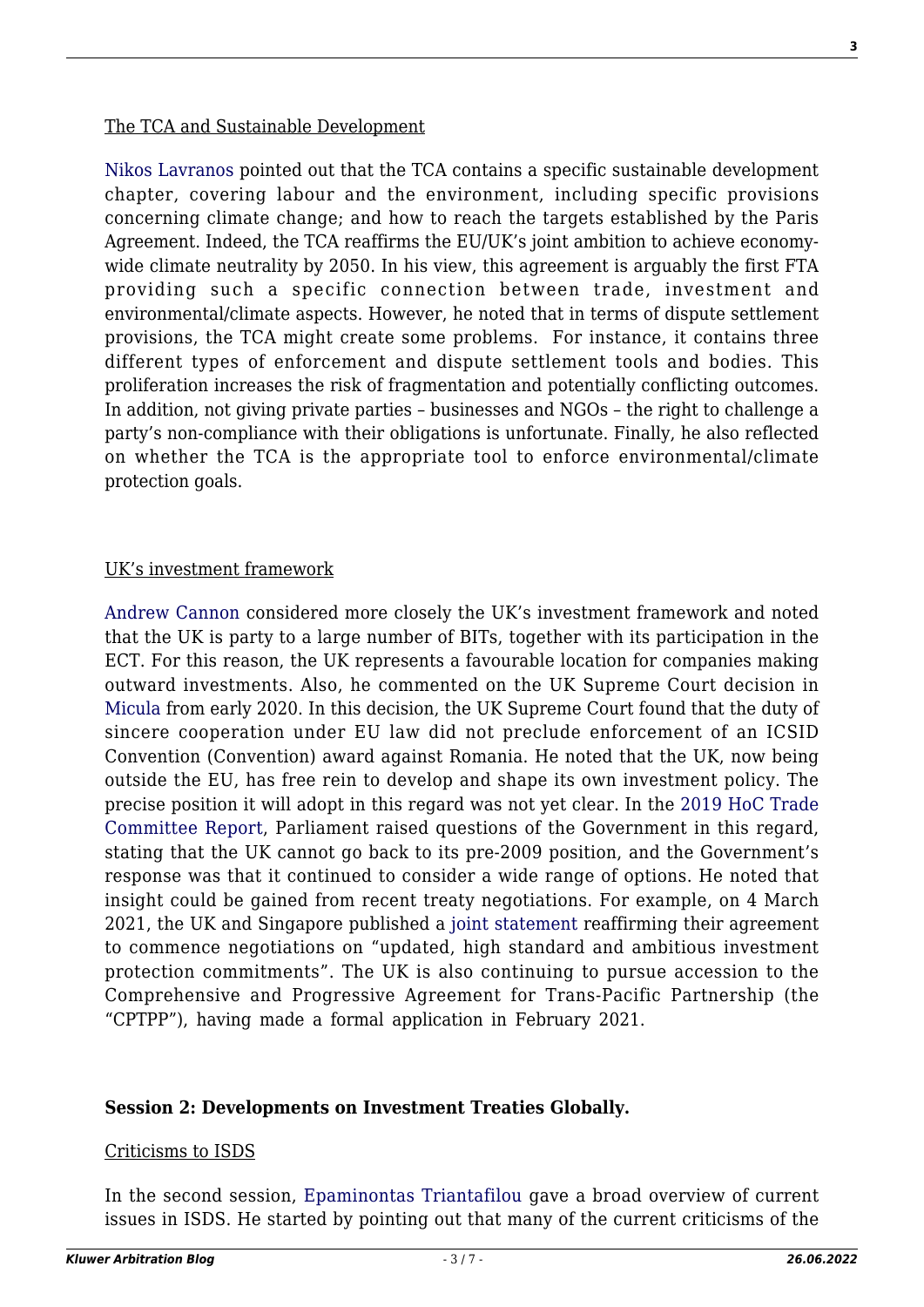system (transparency, excessive financial exposure of States) have been around for over 15 years. While those criticisms initially were being raised by academics and nonprofit organisations, in time, they came to be reflected in the political will of several States, giving rise to ongoing reform efforts. Current criticisms include the consistency and coherence of arbitral decisions, the process for selecting arbitrators, transparency, and the regulation of third-party funding. He concluded that some of the criticisms have foundation, as well as practicable solutions, and therefore justify efforts at reform. It is important to recall in addressing any problems that the system overall has operated fairly well for decades, injecting the rule of law in an area previously governed by relative diplomatic influence or military might; and has been yielding fairly balanced outcomes. Reform, which is and should remain founded on deliberation and careful cost-benefit analysis, ultimately should be aimed at improvement, not cancellation.

# Corporate Social Responsibility and ISDS

[Hannah Ambrose](https://www.herbertsmithfreehills.com/our-people/hannah-ambrose) discussed how States have addressed Corporate Social Responsibility (CSR) and environmental protection in investment treaties. In particular, she referred to State-State obligations, through which States generally only acknowledge the importance of CSR and commit to "encourage" CSR compliance. Further, she referred to provisions providing investor obligations on CSR or environment which either constitute "best efforts" or mandatory obligations. She acknowledged that such provisions are likely only to have a practical impact on investor conduct if they are enforceable, and she pointed out that even if treaties were to provide States with the possibility of bringing counterclaims or include a denial of benefits clause where CSR obligations are not met, such provisions would still require an investor to bring a claim first. In this context, she explored whether a solution might be for national courts of the host or home State to have jurisdiction to decide whether investors are in breach of treaty obligations. She concluded that there is opportunity to advance issues of CSR through the framework of investment treaties, but this requires the treaty to prompt a proactive change in investor behaviour. In her view, this requires States to address effective enforcement of CSR obligations in a manner independent of investor claims.

# Personal Scope of Investment Treaties

[Laura Halonen](https://wagner-arbitration.com/en/journal/autor/laura-halonen/) gave an overview of general trends on the personal scope of investment treaties. Generally, treaties provide nationals of the contracting States – either physical persons or juridical ones – with protection against the State where they invest (Host State). As she mentioned, through investment treaties a Host State aims at promoting investment from the other contracting party by offering it protection in their territory. However, this is not always the case. In some instances, nationals do find a way of effectively being protected against their own State. It is so in case of investors with dual nationality and round-tripping – according to which a national incorporates a company outside their own State to obtain protection under an

**4**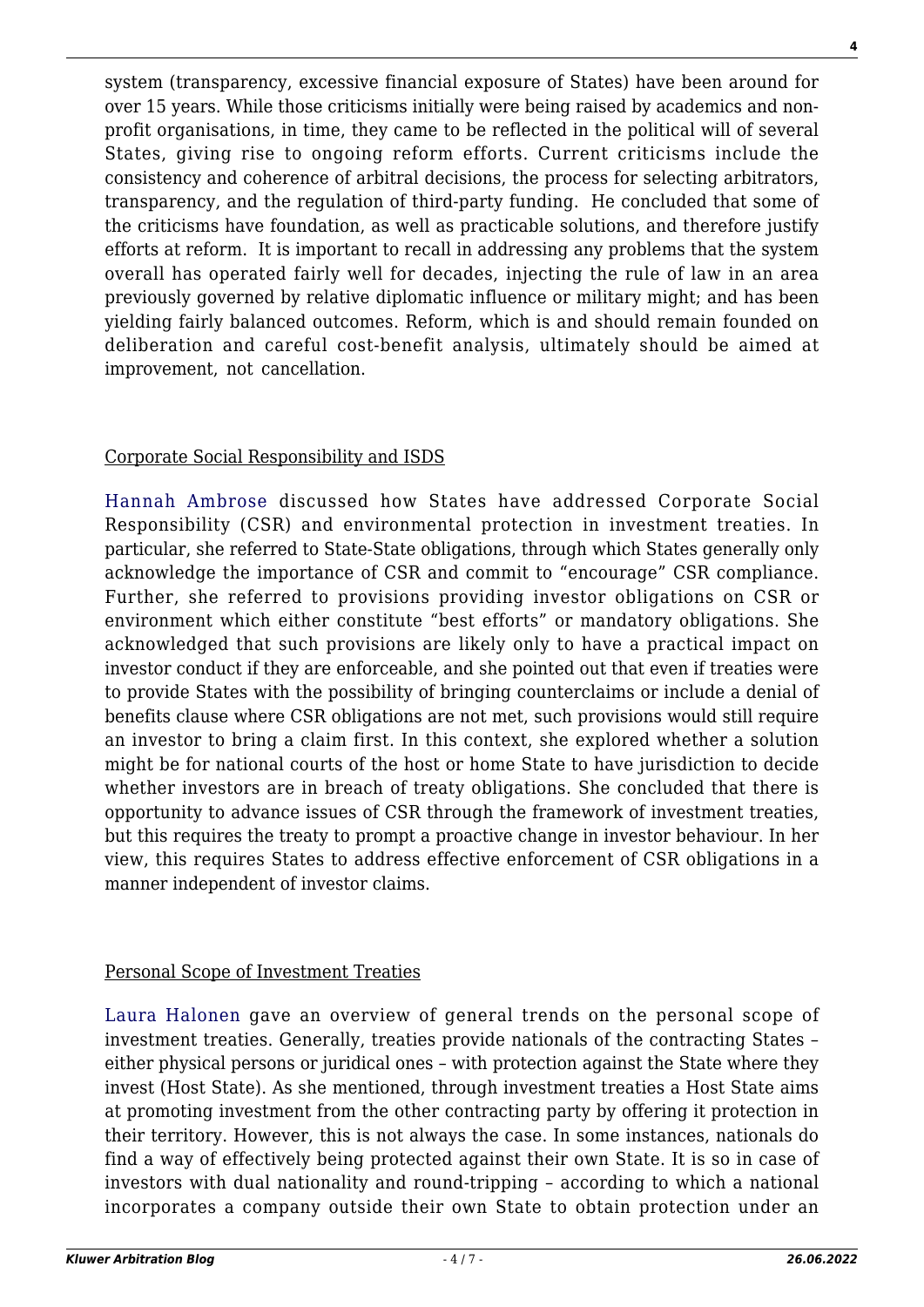investment treaty. Investment planning also does not meet the aim of promoting investment genuinely from the other contracting State. In discussing these instances, she gave an overview of how States address these issues in their treaties. For example, she referred to treaty provisions, expressly preventing dual nationals or companies controlled by nationals to bring claims. Another solution is through the denial of benefits clauses, whereby a Host State reserves the right to deny protection to companies owned by their own nationals.

#### Legality Requirements

Finally, [Audley Sheppard](https://www.cliffordchance.com/people_and_places/people/partners/gb/audley_sheppard.html) examined the requirement of legality of investments under Host States' law and reflected on whether this is an issue that goes to jurisdiction or admissibility or merits. Among others, he considered whether – absent any provisions prescribing such requirement – an arbitral tribunal can imply this requisite into investment treaties. For instance, he pointed out that this question is relevant when States include it in some treaties while deciding not to do so in other treaties – a question that the Tribunal in *[Cortec v. Kenya](https://www.italaw.com/sites/default/files/case-documents/italaw10051.pdf)* answered in the affirmative. Further, he considered whether such a requirement should be considered a jurisdictional requirement under Article 25 of the ICSID Convention as discussed in *[Phoenix v. the](https://www.italaw.com/cases/850) [Czech Republic.](https://www.italaw.com/cases/850)* In his view, absent an express provision in the relevant treaties, local law compliance should be considered as an admissibility and merits issue (together with State responsibility if public officials are implicated in any wrongdoing), save in situations of serious illegality going to the very existence of an investment. Where there is an express local legal legality requirement, he commended the proportionate analysis in *[Kim v Uzbekistan](https://www.italaw.com/sites/default/files/case-documents/italaw8549.pdf)*.

#### **Final remarks:**

In both sessions, the discussion ended with several questions posed to the audience. The results of the polls to be reflected upon are below:

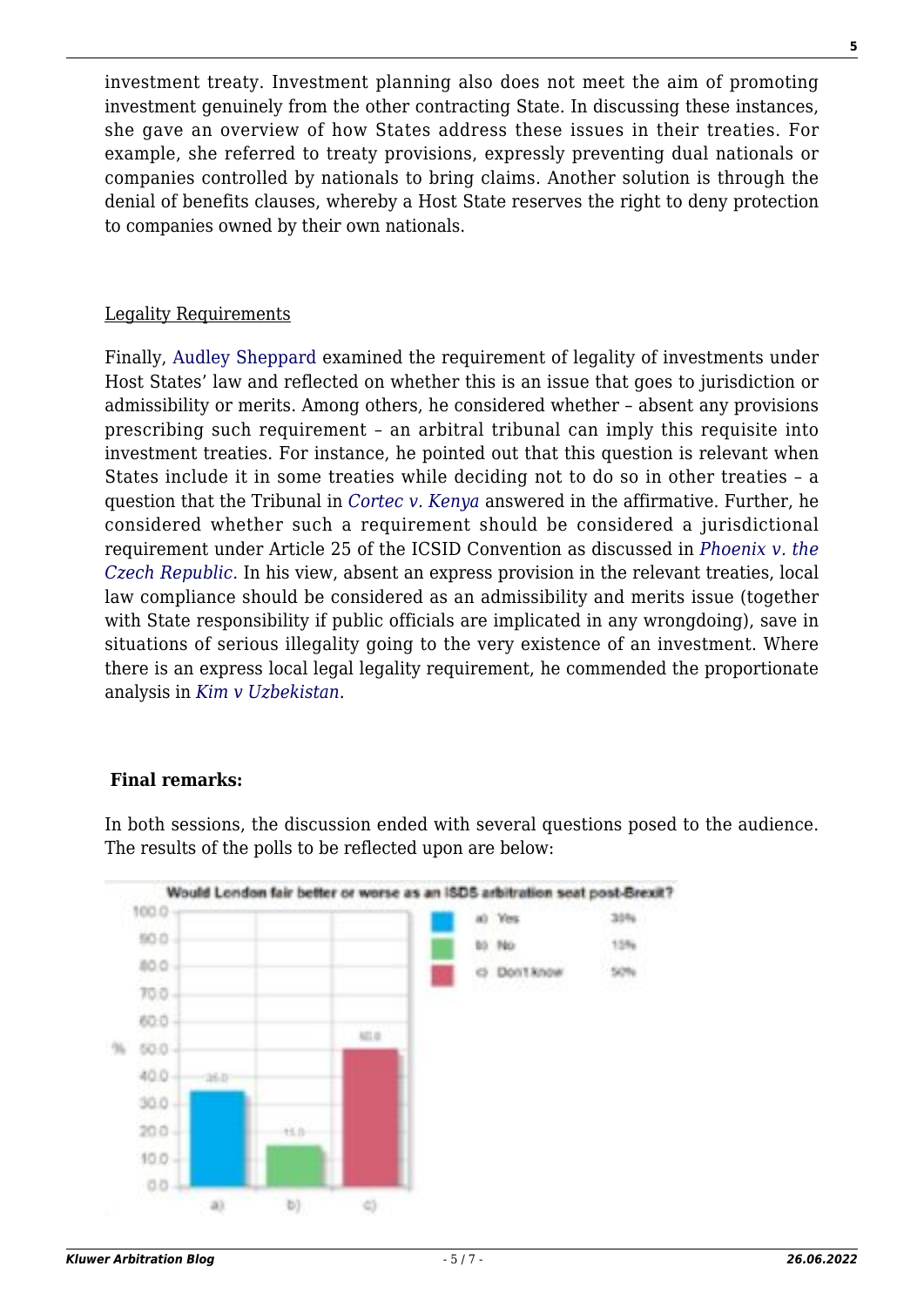





*The author would like to thank Georgios Fasfalis and Maria José Alarcon, assistant editors of Kluwer Arbitration Blog.*